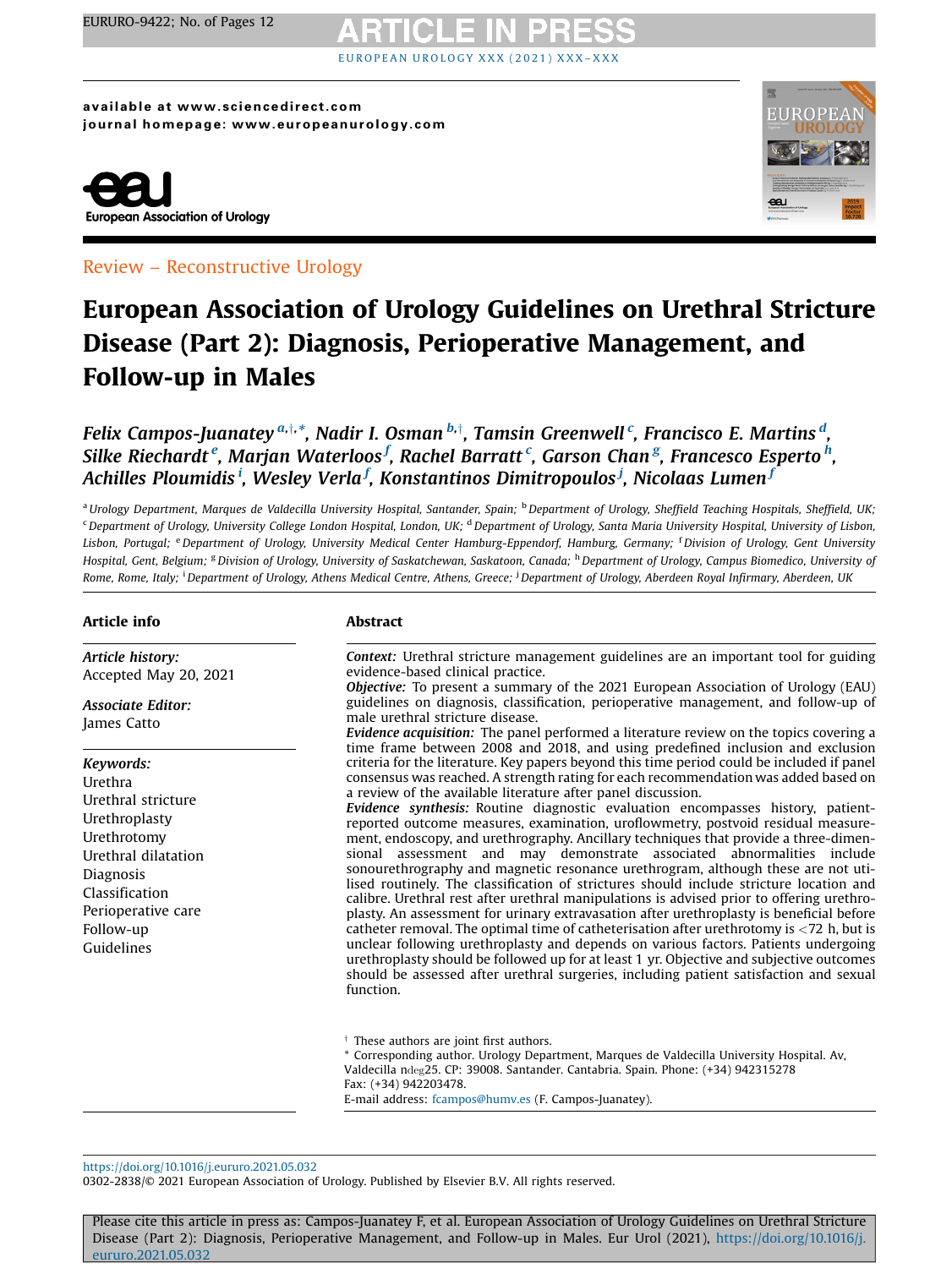Conclusions: Accurate diagnosis and categorisation is important in determining management. Adequate perioperative care and follow-up is essential for achieving successful outcomes. The EAU guidelines provide relevant evidence-based recommendations to optimise patient work-up and follow-up.

Patient summary: Urethral strictures have to be assessed adequately before planning treatment. Before surgery, urethral rest and infection prevention are advised. After urethral surgery, x-ray dye tests are advised before removing catheters to ensure that healing has occurred. Routine follow-up is required, including patientreported outcomes. These guidelines aim to guide doctors in the diagnosis, care, and follow-up of patients with urethral stricture.

© 2021 European Association of Urology. Published by Elsevier B.V. All rights reserved.

### <span id="page-1-0"></span>1. Diagnosis of male urethral strictures

### 1.1. Patient history

This should assess symptomatology, identify possible aetiology, note prior treatments and complications, and identify associated factors that could influence surgical outcome [\(Fig.](#page-2-0) 1 and Table 1).

Male urethral stricture disease (MUSD) presents in a variety of ways. A retrospective series ( $n = 611$ ) revealed that lower urinary tract symptoms (LUTS) were the main mode of presentation (54.3%). Other less common modes were urinary retention (22.3%), urinary tract infection (UTI; 6.1%), and difficulty in catheterisation (4.8%) [\[1\].](#page-9-0) In another retrospective analysis ( $n = 214$ ), the most common symptoms were weak stream (49%), incomplete emptying (27%), and urinary frequency (20%) [\[2\].](#page-9-0) Postvoid dribble is present in 73% of cases [\[3\]](#page-10-0).

Pain is also a common feature affecting 22.9–71% of patients [\[1,4\]](#page-9-0). Pain can be felt in the bladder and/or urethra and is associated with more significant LUTS. Pain is more likely to be a feature in younger men and usually resolves following reconstructive surgery [\[4\].](#page-10-0) Other presentations (9%) include visible haematuria (3.1–5%), urethral abscess/ necrotising fasciitis (2.3%), urgency (14%), and incontinence  $(1-4%)$  [\[1,2\]](#page-9-0).

The date of the most recent intervention (ie, dilatation) is important, as this will impact the timing of urethrography or surgery (see section [3.1](#page-4-0)).

Sexual problems are common in MUSD [\[5\]](#page-10-0), whilst sexual function may be impacted by reconstructive surgery  $[6]$ ; therefore, it is important to document sexual function using validated tools.

Health status is important as it influences the choice between a palliative and a curative treatment. Any factor that may impair healing should be identified (ie, diabetes, immunosuppression, and smoking). Oral tobacco usage or chewing of betel leaves can impact the decision regarding whether or not oral mucosa graft can be harvested. It is also important to note previous substitution flap or graft sites/ material for future surgical planning.

### 1.2. Physical examination

The abdomen should be palpated to assess for a full bladder, and the presence of a suprapubic catheter (SPC) should be noted as it may be useful for antegrade cystoscopy or intraoperative sound placement. Genital examination should assess the size of the phallus, presence of chordee, presence of foreskin, any urethrocutaneous fistula, the position and size of the meatus, and any scarring. A biopsy to confirm lichen sclerosus (LS) may be performed if this influences the management approach [\[7\]](#page-10-0) and is critical if there is any suspicion of malignancy.

The urethra is felt for signs of induration, which is typical with significant fibrosis. Digital rectal examination (DRE) palpating the prostate for signs of enlargement, whether benign or malignant, is essential as this may be the cause of

| Recommendations                                                                                                                                                                 | Strength rating |
|---------------------------------------------------------------------------------------------------------------------------------------------------------------------------------|-----------------|
| Use a validated patient-reported outcome measure (PROM) to assess symptom severity and impact upon quality of life in<br>men undergoing surgery for urethral stricture disease. | Strong          |
| Use a validated tool to assess sexual function in men undergoing surgery for urethral stricture disease.                                                                        | Strong          |
| Perform uroflowmetry and estimation of postvoid residual in patients with suspected urethral stricture disease.                                                                 | Strong          |
| Perform retrograde urethrography to assess stricture location and length in men with urethral stricture disease being<br>considered for reconstructive surgery.                 | Strong          |
| Combine retrograde urethrography with voiding cystourethrography to assess (nearly) obliterative strictures, stenoses, and<br>pelvic fracture urethral injuries.                | Strong          |
| Use clamp devices in preference to the Foley catheter technique for urethrographic evaluation to reduce pain.                                                                   | Weak            |
| Perform cystourethroscopy as an adjunct to imaging if further information is required.                                                                                          | Weak            |
| Combine retrograde urethroscopy and antegrade cystoscopy to evaluate pelvic fracture urethral injuries as an adjunct to<br>imaging if further information is required.          | Weak            |
| Consider MRI urethrography as an ancillary test in posterior urethral stenoses.                                                                                                 | Strong          |
| $EAU = European Association of Urology$ ; $MRI = magnetic resonance imaging$ .                                                                                                  |                 |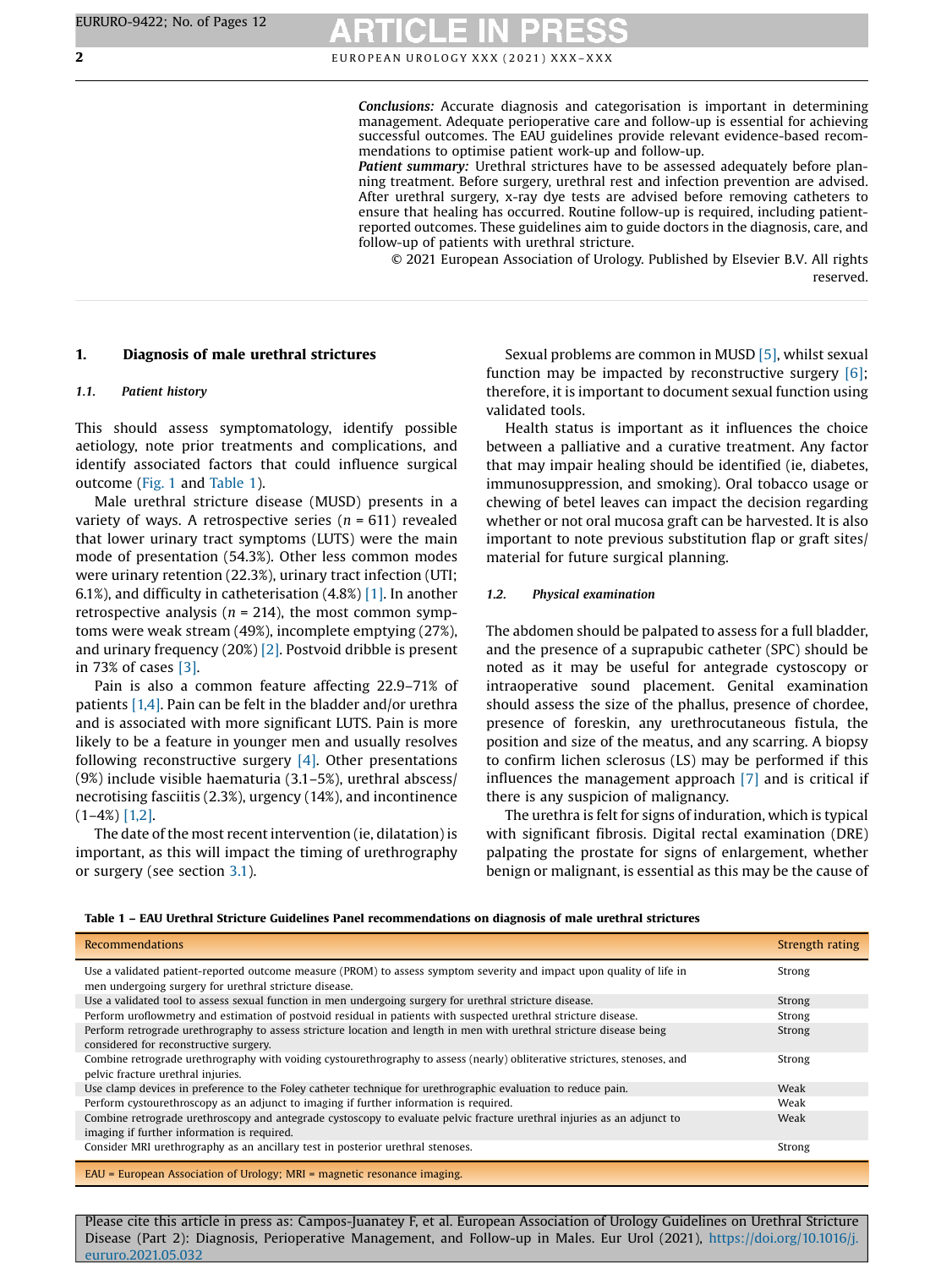<span id="page-2-0"></span>

Fig. 1 – Diagnostic flowchart of patients with suspected urethral stricture disease. MRI = magnetic resonance imaging; RUG = retrograde urethrography; USD = urethral stricture disease; VCUG = voiding cystourethrogram.

patients' LUTS. In cases of posterior urethral stenosis, DRE can assess rectal adherence to the prostate and tissue mobility [\[8\].](#page-10-0)

### 1.3. Further diagnostic evaluation

### 1.3.1. Patient-reported outcome measures

Jackson et al <a>[\[9\]](#page-10-0)</a> validated the urethral stricture surgery (USS)specific patient-reported outcome measures (PROM), and this has been further validated in several other languages.

### 1.3.2. Urinalysis and urine culture

Urinalysis is an essential component of the evaluation. If infection is identified, urine culture to isolate the causative

organism and sensitivity to antibiotics should be requested [\[10\].](#page-10-0)

### 1.3.3. Uroflowmetry and postvoid residual estimation

Although the classic pattern is a prolonged plateau shape with reduced maximum urinary flow  $(Q<sub>max</sub>)$ , the interpretation of flow patterns is subjective and an unreliable tool to detect MUSD [\[11\]](#page-10-0). To overcome this, Lambert and colleagues [\[11\]](#page-10-0) developed a statistical model based on uroflow and found this to predict urethral stricture with sensitivity of 80–81% and specificity of 77–78%. Uroflowmetry is usually followed by ultrasound measurement of postvoid residual (PVR), which is helpful in identifying patients in chronic urinary retention.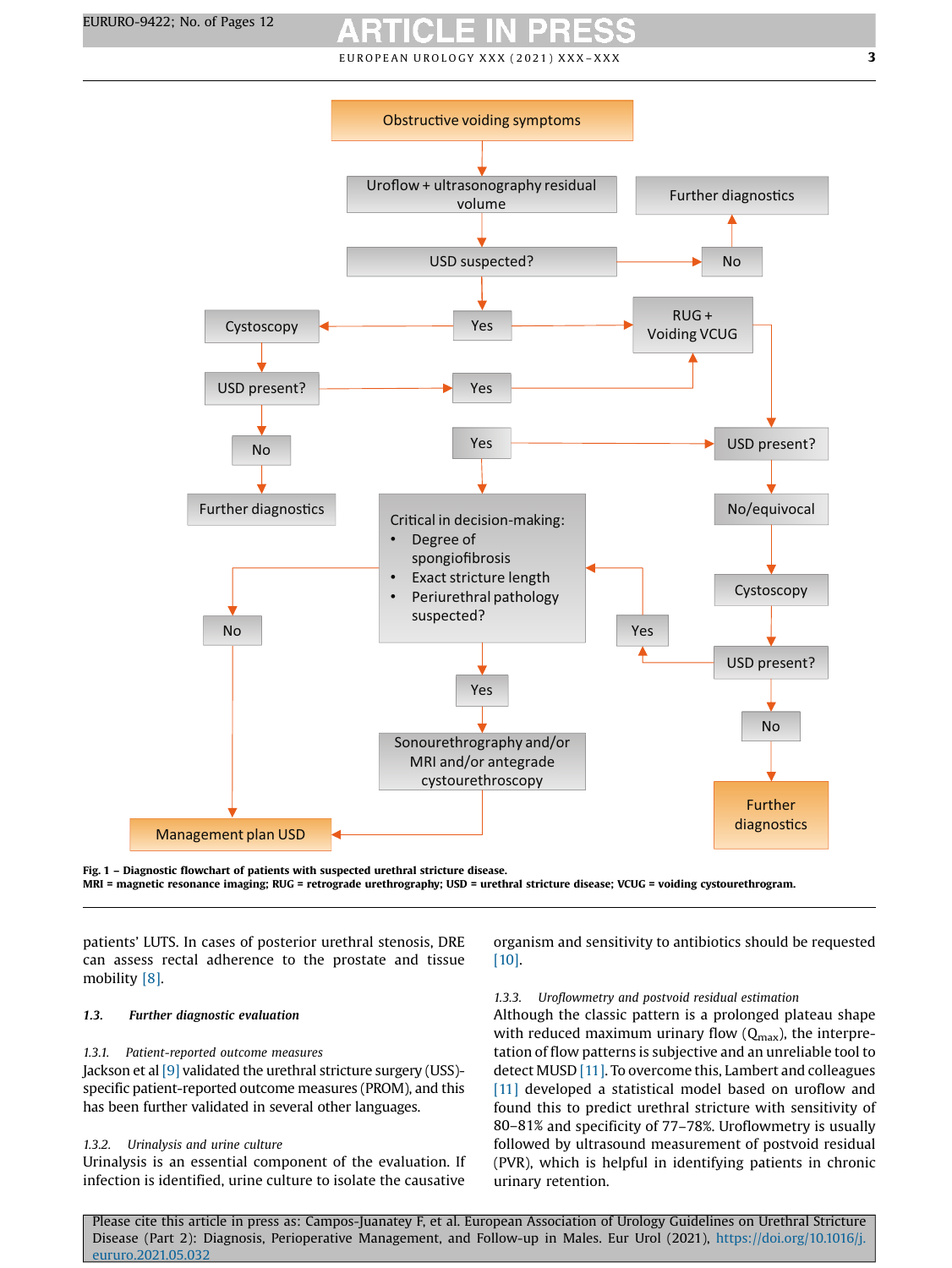In most patients with MUSD, pressure flow studies are not necessary, except in patients with suspected bladder dysfunction. A common reason to undertake pressure flow studies is when detrusor hypo/acontractility is suspected, as these patients may need to perform intermittent selfcatheterisation (ISC) postoperatively. The only urodynamic parameter found to distinguish MUSD from benign prostatic obstruction (BPO) is urethral closure pressure, which is lower in the former due to the constrictive nature of the obstruction (22.07 vs 28.4 cmH<sub>2</sub>O,  $p = 0.0039$ ,  $r = 0.61$ , BPO vs stricture) [\[12\].](#page-10-0)

### 1.3.4. Urethrography

Retrograde urethrogram (RUG) assesses stricture presence, location, length, and any associated abnormalities (ie, false passages and diverticula).

The sensitivity and specificity of RUG in diagnosing strictures are 91% and 72%, respectively [\[13\].](#page-10-0) The positive and negative predictive values were, respectively, 89% and 76% [\[13\].](#page-10-0) RUG underestimates stricture length compared with operative findings [\[14\].](#page-10-0)

The main limitations of RUG are the challenges in assessing very distal strictures and the proximal limit of strictures, which do not allow passage of enough contrast. If RUG is combined with voiding cystourethrography (VCUG), then the urethra proximal to the stricture can be visualised and stricture length in (nearly) obliterative strictures can be assessed more accurately. This technique also allows assessment of the gap in pelvic fracture urethral injury (PFUI) [\[15\]](#page-10-0). Other limitations of RUG are that it can provide only a two-dimensional assessment of stricture, and the results may be affected by the amount of penile stretch [\[16\],](#page-10-0) degree of pelvic rotation, and body habitus [\[17\]](#page-10-0). Risks of the procedure include infection, discomfort [\[12\],](#page-10-0) and contrast reaction from intravasation of contrast, in addition to radiation exposure. Clamp devices (Brodny, Knutson) to facilitate injection of the contrast are available and have been found to be less painful than using a Foley catheter to occlude the urethra whilst performing RUG [\[18\].](#page-10-0)

### 1.3.5. Cystourethroscopy

Cystourethroscopy allows for accurate visual detection of a suspected stricture or can rule out a stricture as a cause of obstructive voiding [\[13\].](#page-10-0) Narrowing of the urethral lumen can be visualised before the onset of changes in flow rate and symptoms  $[19]$ . The presence of LS or other pathology (ie, foreign body or hair) can also be evaluated, but not the stricture length as the calibres of most cystoscopes is greater than most symptomatic strictures [\[20\]](#page-10-0). To overcome this, some have used smaller-calibre ureteroscopes (6.5 and 4.5 Fr) [\[20\].](#page-10-0) The advantage of this is that it also allows an assessment of the bladder prior to surgery and may identify other pathology such as bladder stones. Cystourethroscopy is particularly important for diagnosing bulbomembranous stricture, which can be missed on RUG.

Combined retrograde urethroscopy and antegrade cystoscopy via an SPC tract is used by some to evaluate PFUI and plan the surgical approach. This allows an evaluation of the length of the defect, bladder neck competence, bladder neck scarring, presence of bony spicules, or other fistulae/ false passages or stones [\[21\]](#page-10-0).

### 1.3.6. Ultrasound

Sonourethrography (SUG; ultrasound of the urethra) is a noninvasive method of assessing MUSD including stricture location and length, and the degree of associated spongiofibrosis, which provides three-dimensional information [\[22\].](#page-10-0) It can be performed in the outpatient setting and is of relatively low cost.

SUG was shown to diagnose stricture presence with greater accuracy [\[18,23\]](#page-10-0) and is more accurate at estimating stricture length compared with RUG (respectively, 94% and 59% correlation with intraoperative findings;  $p < 0.001$ ) [\[14\]](#page-10-0). Intraoperative SUG findings were reported to alter the planned reconstructive approach (based on preoperative RUG) in 19% of men undergoing anterior urethral reconstruction [\[17\].](#page-10-0)

The main limitations of SUG are lower sensitivity for the detection of bulbar strictures, operator dependency, and the need for urethral distension requiring intraurethral anaesthesia. In addition, SUG needs specialised training, which is likely to be why it is currently not used widely.

### 1.3.7. Magnetic resonance imaging

Magnetic resonance imaging (MRI) has been used to image PFUIs, posterior urethral stenoses, and anterior urethral strictures.

MRI urethrogram was found to be as accurate as RUG at detecting stricture site and assessing stricture length in anterior urethral strictures [\[24\].](#page-10-0) MRI is more accurate at diagnosing associated pathologies (ie, diverticula, tumours, fistulae, and stones) [\[25\]](#page-10-0).

In addition, in a study of patients with posterior urethral stenosis, MRI measurement of stenosis length was more accurate than that measured by RUG [\[26\]](#page-10-0). In patients with PFUI, MRI measurement of pubourethral stump angle predicted the need for an elaborated approach [\[27\].](#page-10-0)

MRI provides the greatest anatomical detail of all modalities, but is expensive and more complex to interpret. The technique is not commonly used for routine situations.

### 2. Classification of male urethral strictures

### 2.1. According to stricture location

Classification according to stricture location is important as this will affect further management ([Table](#page-4-0) 2) [\[28\].](#page-10-0)

Strictures extending towards the membranous urethra are termed bulbomembranous strictures.

Penobulbar strictures should be differentiated from multifocal strictures, defined by two or more narrowed segments—either in the same urethral segment or in different segments—but preserving healthy urethral areas between them.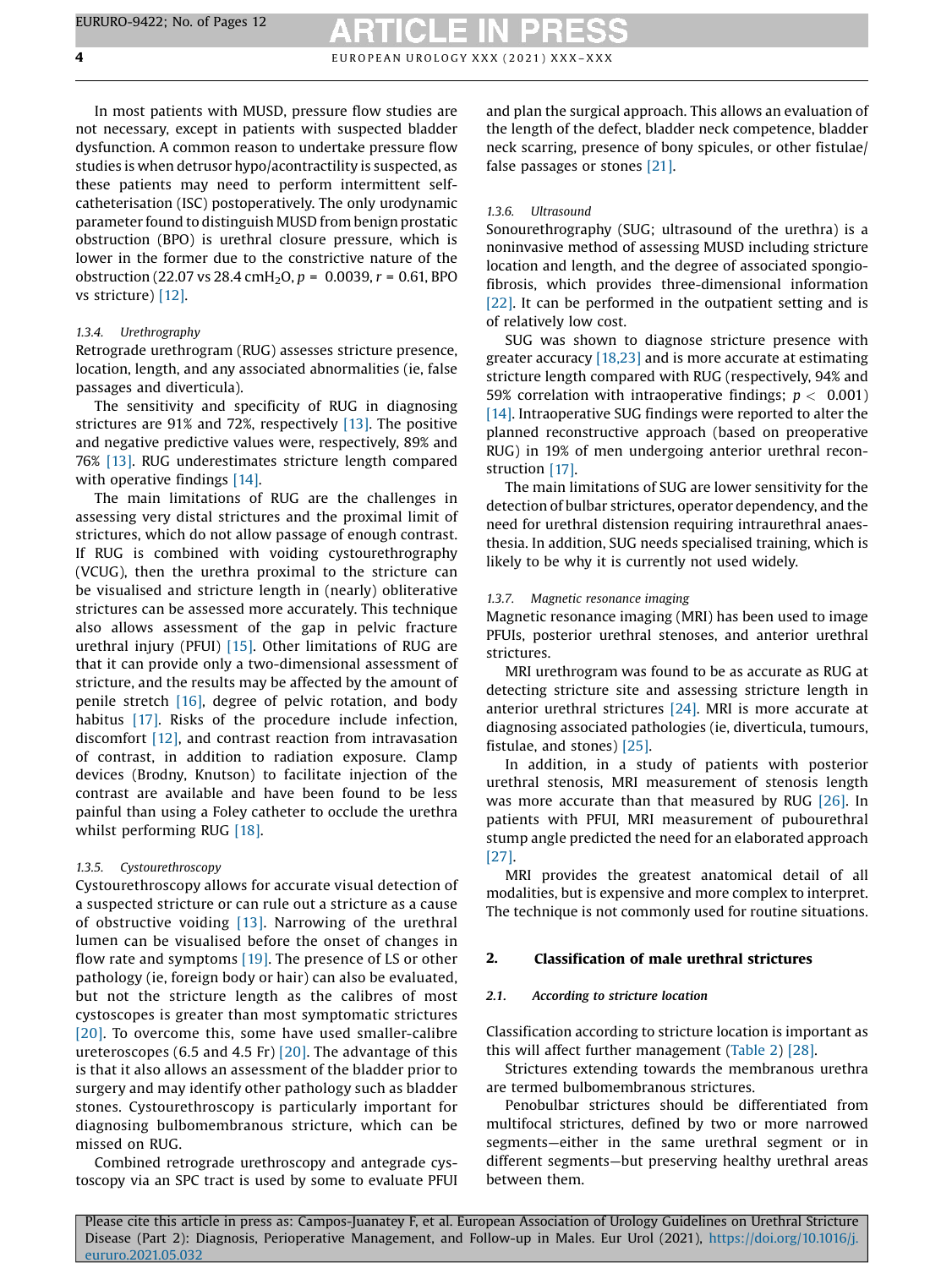### <span id="page-4-0"></span>Table 2 – Male urethra stricture locations and anatomic landmarks for classification

| Urethral segment                                |                                     | Location-anatomic landmarks                                                                                                                         |
|-------------------------------------------------|-------------------------------------|-----------------------------------------------------------------------------------------------------------------------------------------------------|
| Anterior urethra                                | Meatal strictures                   | External urethral meatus; may extend into the fossa navicularis of the glans                                                                        |
|                                                 | Penile strictures                   | Between fossa navicularis and bulbar urethra                                                                                                        |
|                                                 | <b>Bulbar strictures</b>            | Starting at the penoscrotal junction and ending at the level of the urogenital<br>diaphragm                                                         |
|                                                 | Penobulbar strictures               | From penile urethra into the bulbar segment (compromising long segments of<br>urethra)                                                              |
| Posterior urethra                               | Membranous urethral stenosis        | Segment traversing the urogenital diaphragm, from proximal bulbar to distal<br>verumontanum                                                         |
|                                                 | Prostatic urethral stenosis         | Segment through the prostatic gland, starting at the proximal membranous<br>urethra and extending to the bladder neck                               |
|                                                 | Bladder neck stenosis               | Junction between the prostatic urethra and the bladder, requiring that the<br>prostatic gland is in situ (ie, after TURP or simple prostatectomies) |
|                                                 | Vesicourethral anastomosis stenosis | Narrowing or obliteration at anastomotic site after radical prostatectomy                                                                           |
| TURP = transurethral resection of the prostate. |                                     |                                                                                                                                                     |

### Table 3 – EAU Urethral Stricture Guidelines Panel classification of male urethral stricture

| Category                               | <b>Description</b>                        | Urethral lumen (Fr)                 | <b>Degree</b> |
|----------------------------------------|-------------------------------------------|-------------------------------------|---------------|
|                                        | Normal urethra in imaging techniques      |                                     |               |
|                                        | Subclinical strictures                    | Urethral narrowing but $\geq$ 16 Fr | Low           |
|                                        | Low-grade strictures                      | $11 - 15$ Fr                        |               |
|                                        | High-grade or flow-significant strictures | $4-10$ Fr                           | High          |
|                                        | Nearly obliterative strictures            | $1-3$ Fr                            |               |
|                                        | Obliterative strictures                   | No urethral lumen (0 Fr)            |               |
| EAU = European Association of Urology. |                                           |                                     |               |

### Table 4 – EAU Urethral Stricture Guidelines Panel recommendations on perioperative management of male urethral strictures

| <b>Recommendations</b>                                                                                                                                                                   | Strength rating |
|------------------------------------------------------------------------------------------------------------------------------------------------------------------------------------------|-----------------|
| Do not perform urethroplasty within 3 mo of any form of urethral manipulation.                                                                                                           | Weak            |
| Administer an intraoperative prophylactic regimen with antibiotics at the time of urethral surgery.                                                                                      | Strong          |
| Remove the catheter within 72 h after uncomplicated direct vision internal urethrotomy or urethral dilatation.                                                                           | Weak            |
| Perform a form of validated urethrography after urethroplasty to assess for urinary extravasation prior to catheter removal.                                                             | Strong          |
| Perform first urethrography 7–10 d after uncomplicated urethroplasty to assess whether catheter removal is possible, especially<br>in patients with bother from their urethral catheter. | Strong          |
| EAU = European Association of Urology.                                                                                                                                                   |                 |

### 2.2. According to stricture tightness

It has been demonstrated that men usually do not experience subjective obstructive symptoms until the urethral lumen has a diameter below 10 Fr [\[29\]](#page-10-0).

The European Association of Urology (EAU) stricture panel proposes the following classification upon degree of male urethral narrowing (Table 3).

### 3. Perioperative management of male urethral strictures

### 3.1. Urethral rest

After any form of urethral manipulation (urethral catheter, ISC, dilation, and DVIU), a period of urethral restis necessary in order to allow tissue recovery and stricture "maturation" before considering urethroplasty (Table 4). This improves the ability to identify the true extent of the fibrotic segments during subsequent surgery. If the patient develops incapacitating obstructive symptoms or urinary retention, an SPC should be inserted. Terlecki et al [\[30\]](#page-10-0) proposed a diagnostic evaluation after 2 mo and urethroplasty after 3 mo of urethral rest. However, the optimal duration of urethral rest for all patients is not known, and the degree of associated infection and inflammation should be taken into account, with longer periods of rest in those contexts.

### 3.2. Antibiotics

For MUSD, antibiotic practices should be in accordance with the strong recommendations of the EAU guidelines on urological infections: (1) screen for and treat asymptomatic bacteriuria prior to urological procedures breaching the mucosa, and (2) treat catheter-associated asymptomatic bacteriuria prior to traumatic urinary tract interventions.

An intraoperative prophylactic regimen with antibiotics (according to local antibiotic resistance profiles) is effective in reducing the rate of postoperative surgical site and UTI,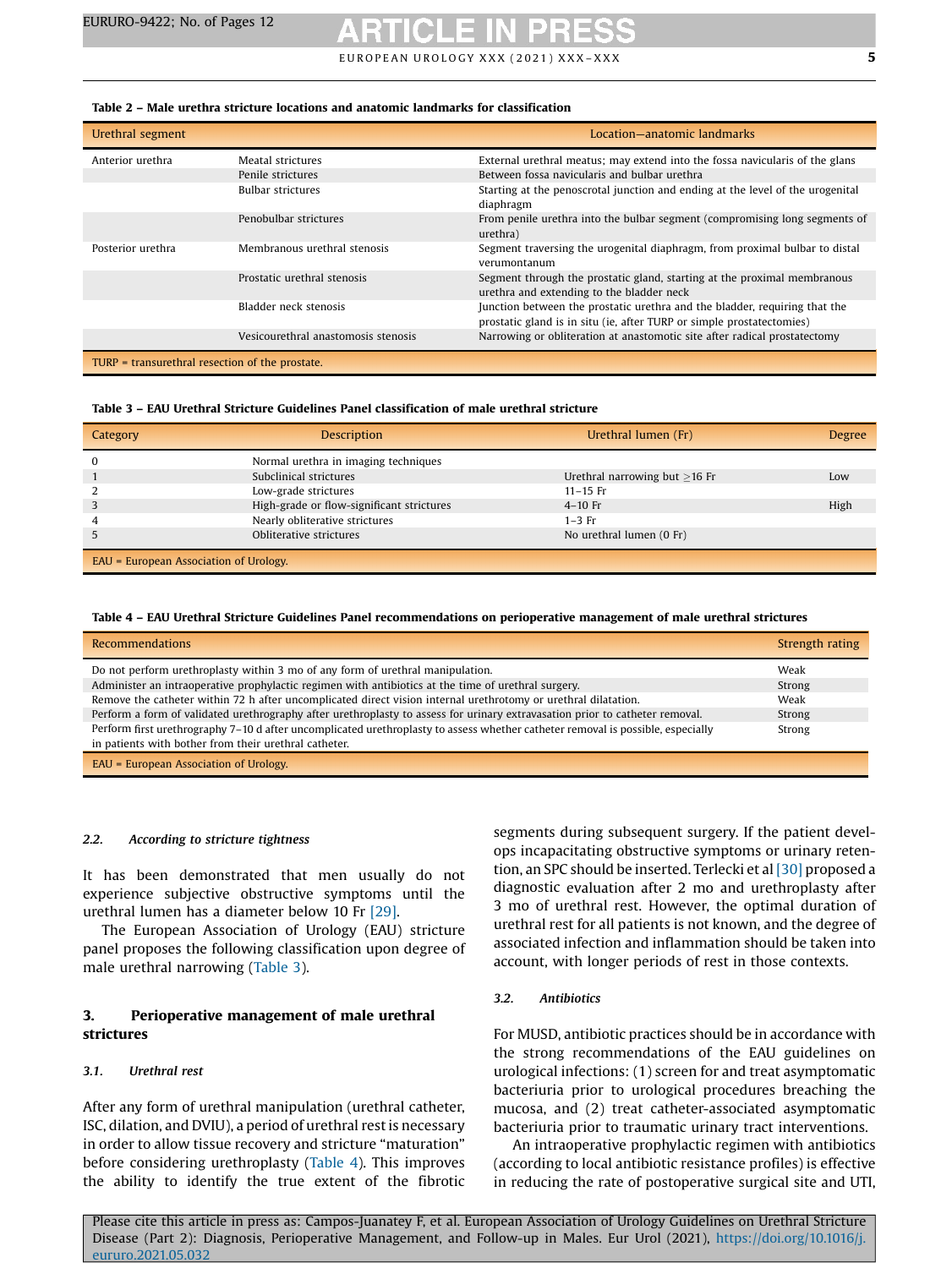### <span id="page-5-0"></span>**(A) Surgeries with low-risk of recurrence**

- Anastomotic urethroplasties in the bulbar/(bulbo)membranous segment with no history of radiotherapy, hypospadias or BXO/LS features

|                                                            | $3 \text{ mo}$ | $12 \text{ ma}$              | $24 \text{ mo}$ <sup>a</sup> |
|------------------------------------------------------------|----------------|------------------------------|------------------------------|
| <b>Uroflow</b>                                             | ÷              | +                            |                              |
| <b>PROM</b> (incl. sexual function)                        |                | +                            |                              |
| evaluation<br>Anatomic<br>(urethrocystoscopy/RUG-<br>VCUG) | $+ b$          | 0 <sub>n</sub><br>indication | On indication                |

### **(B) Surgeries with standard risk of recurrence**

- Anastomotic urethroplasties in the bulbar segment with prior history of radiotherapy, hypospadias, or BXO/LS features
- Penile urethroplasties
- Nontraumatic posterior urethroplasties
- Graft or/and flap—substitution—urethroplasties

|                                                                | $3 \text{ mo}$ | $12 \text{ mo}$ | 24 mo     | $5 \,\mathrm{yr}$ c |
|----------------------------------------------------------------|----------------|-----------------|-----------|---------------------|
| <b>Uroflow</b>                                                 | +              | +               | +         | +                   |
| <b>PROM</b><br>(incl.<br>sexual<br>function)                   | $\ddot{}$      | $\ddot{}$       | +         | $\ddot{}$           |
| evaluation<br>Anatomic<br>$(urethrocystoscopy/RUG-$ +<br>VCUG) |                | $\ddot{}$       | $\ddot{}$ | 0n<br>indication    |

Fig. 2 – EAU Urethral Stricture Guidelines Panel follow-up protocol proposal after male urethroplasty: (A) surgeries with a low risk of recurrence and (B) surgeries with standard risk of recurrence.

EAU = European Association of Urology; BXO = balanitis xerotica obliterans; LS = lichen sclerosus; PROM = patient-reported outcome measures; RUG = retrograde urethrogram; VCUG = voiding cystourethrography.

<sup>a</sup>Follow-up could be discontinued after 2 yr, advising the patient to seek for urological evaluation if symptoms worsened. Academic centres could increase the length of follow-up for research purposes.

<sup>b</sup>The panel suggests performing an anatomic assessment at 3 mo.

c Follow-up could be discontinued after 5 yr, advising the patient to seek for urological evaluation if symptoms worsened. A longer follow-up period should be considered after penile and substitution urethroplasties. Academic centres could increase the length of follow-up for research purposes.

both of which are contributors to failure of the repair [\[31\]](#page-10-0). Although most urologists continue with postoperative antibiotics upon and even beyond catheter removal, there is no evidence that such prolonged administration reduces the infective complication rate [\[31\]](#page-10-0).

### 3.3. Catheter management

After uncomplicated endoluminal treatment, the catheter should be removed within 72 h [\[32\]](#page-10-0).

After perineostomy or the first stage of staged urethroplasty, the catheter can be removed without need for urethrography after 3–5 d [\[33\]](#page-10-0).

After one-stage urethroplasty and closure of the urethral plate after staged urethroplasty, urinary extravasation at the site of reconstruction must be avoided [\[34\]](#page-10-0). For this purpose, urinary diversion by either a transurethral catheter or an SPC with an urethral stent can be used. With respect to the type of catheter material, a prospective randomised (but underpowered) trial comparing silicone versus hydrogelcoated latex transurethral catheters showed no significant difference in the time to stricture recurrence or in the overall recurrence rate [\[34\]](#page-10-0). The size of the urethral catheter utilised usually varies between 14 and 20 Fr [\[35,36\].](#page-10-0)

After urethroplasty, an indwelling catheter is commonly left in situ for 2–3 wk [\[36,37\]](#page-10-0). After 3 wk, an extravasation rate of 2.2–11.5% at urethrography has been reported after different types of urethroplasty [\[33,37,38\].](#page-10-0) However, success with early catheter removal has also been reported. After excision and primary anastomosis for noncomplicated anterior strictures, no significant difference was demonstrated in extravasation (6.8% vs 4.5%) and recurrence rates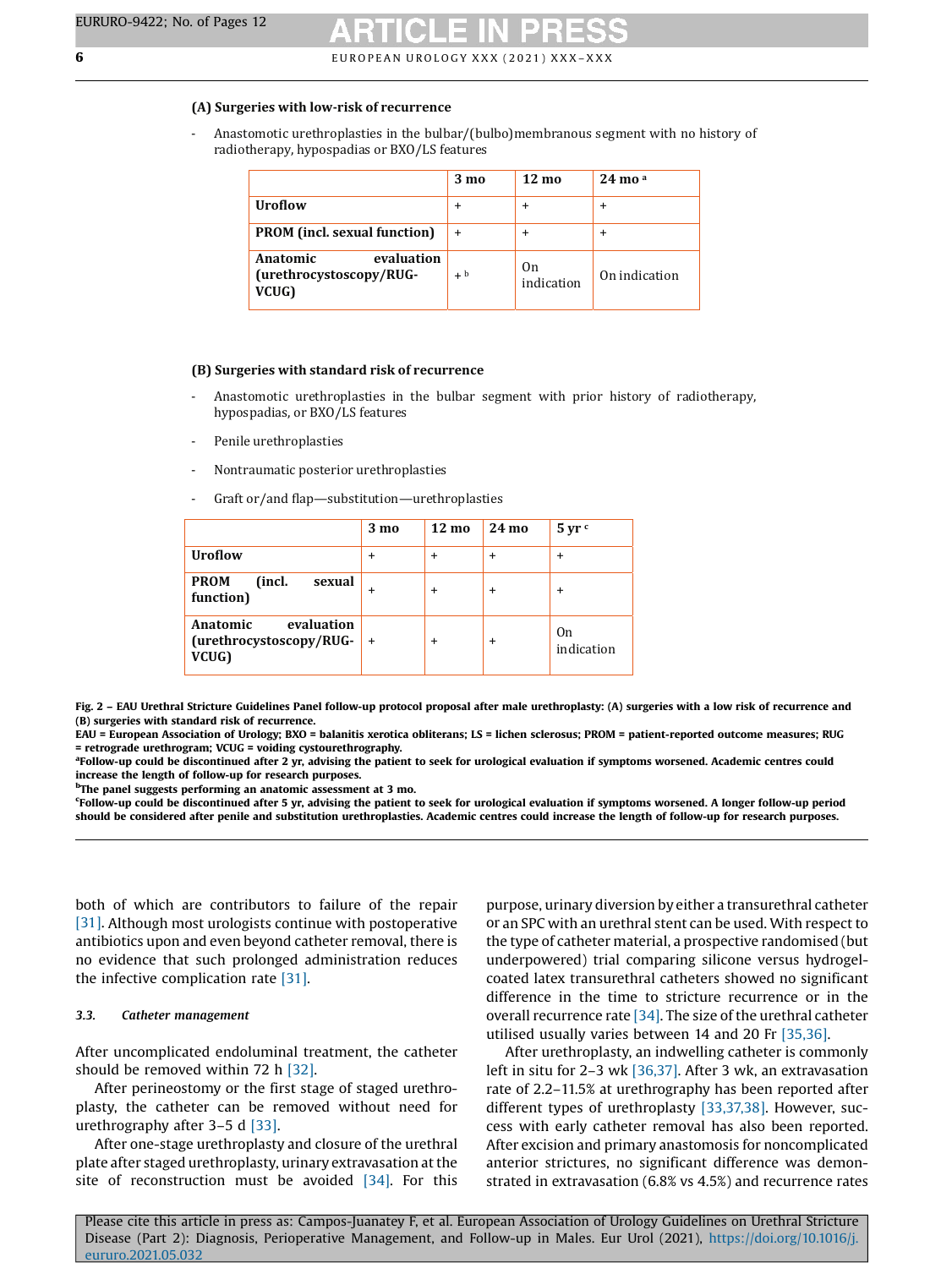E U RO PEAN UROLOGY XXX (2021) XXX-XXX THE CONSTRUCT ON THE CONSTRUCT OF THE CONSTRUCTION OF THE CONSTRUCT OF T

### Table 5 – EAU Urethral Stricture Guidelines Panel recommendations on follow-up after male urethroplasty

| <b>Recommendations</b>                                                                             | Strength rating |
|----------------------------------------------------------------------------------------------------|-----------------|
| Offer follow-up to all patients after urethroplasty surgery.                                       | Strong          |
| Offer a routine follow-up of at least 1 yr after urethroplasty.                                    | Strong          |
| Adopt a risk-adjusted follow-up protocol.                                                          | Weak            |
| Use cystoscopy or retrograde urethrography to assess anatomic success after urethroplasty surgery. | Weak            |
| Use PROM questionnaires to assess subjective outcomes and patient satisfaction.                    | Strong          |
| Use validated questionnaires to evaluate sexual function after urethral stricture surgeries.       | Strong          |
| EAU = European Association of Urology; PROM = patient-reported outcome measure.                    |                 |

(4.9% vs 5.2%) between catheter removal at 1 or 2 wk, respectively [\[39\].](#page-10-0) Poelaert et al [\[35\]](#page-10-0) reported an extravasation rate of 3.5% versus 8.3% when the catheter was removed  $10$  versus  $>10$  d after all types of urethroplasty, but patients with catheterisation of  $>$ 10 d had longer and more complex strictures.

Prior to catheter removal after urethroplasty, it is important to assess for urinary extravasation to avoid ensuing complications including periurethral inflammation, abscess formation, and fistulation [\[33,37\]](#page-10-0). Some authors have identified urinary extravasation as a predictive factor for stricture recurrence, especially with high-grade leaks (defined as length  $\geq$ 1.03 cm and width  $\geq$ 0.32 cm) [\[33,35\].](#page-10-0) In cases of persistent and significant urinary extravasation, the catheter should be maintained or reinserted and the examination repeated after 1 wk [\[37\]](#page-10-0). However, low-grade ("wisp like") extravasation does not appear to affect longterm restricture rate, and the catheter can be removed in these cases [\[33,40\].](#page-10-0) In case of any doubt about the significance of extravasation, it is safest to keep the catheter in for an additional week and redo the assessment.

Although there is no evidence that one imaging (pericatheter RUG and VCUG) modality is superior to the other, pericatheter RUG should be performed if there is a high risk of leakage, as it avoids the need for catheter reinsertion through a recently reconstructed urethra in case of a positive examination [\[33,40\].](#page-10-0) External clinical signs of impaired wound healing (eg, abscess formation and wound dehiscence) are also associated with a high risk (71.4%) of leakage [\[35\].](#page-10-0)

### 4. Follow-up of male urethral strictures

### 4.1. Rationale for follow-up after urethral surgery

The rationale is to detect and manage any complication or recurrence (Table 5). Up to 54% of patients after anterior urethroplasty [\[41\]](#page-10-0) would present with complications with short to medium follow-up. Though urethroplasty provides the highest chances for patency, some patients will experience recurrence [\[42\]](#page-10-0).

### 4.2. Definition of success after urethroplasty surgery

The "traditional academic" definition of success after urethroplasty has been considered as the lack of any postoperative intervention for restricture [\[43\]](#page-11-0). This

definition is problematic as it ignores asymptomatic or even symptomatic recurrences with patients not willing to undergo further surgeries [\[43\].](#page-11-0)

A more objective definition is the "anatomic success", considered as normal urethral lumen during RUG or cystoscopy, regardless of patient symptoms. Stricture recurrence or anatomical failure is considered by some groups as urethral narrowing found to be endoscopically impassable— without force—using a 16F flexible endoscope [\[19\].](#page-10-0) This definition is stricter, as up to 35% of cystoscopic recurrences after bulbar urethroplasty remain asymptomatic and thus would have been considered successful if a "traditional" definition was used [\[19\]](#page-10-0). Not all anatomic recurrent strictures would need further treatment, and intervention is suggested when associated with recurrence of symptoms, stricturerelated high PVRs, or a stricture calibre of <14F—even if the two latter ones are asymptomatic [\[43\].](#page-11-0)

In contemporary practice, evaluation of urethral surgery outcomes has shifted towards a "patient-reported definition of success". The aim of any urethral intervention is to allow patients to return to a normal state of voiding whilst maintaining quality of life or to minimise symptoms, reduce disability, and improve health-related quality of life by restoring normal urinary function [\[44\]](#page-11-0). Even if the surgeon has reconstructed a wide and patent urethra, if patients experience complications or perceive their urinary function as not improved, they will not rate their outcome as successful [\[43\].](#page-11-0) [Table](#page-8-0) 6 summarises known predictors for dissatisfaction after urethral surgery. Kessler et al [\[45\]](#page-11-0) reported that only 78.3% of patients with clinical success described themselves as (very) satisfied, whilst 80% of clinical failures considered themselves as (very) satisfied with their outcomes. Owing to this evident discrepancy between surgeon's and patient's assessments, PROMs have been developed for the follow-up after urethroplasty [\[9,44\].](#page-10-0)

A logical and practical approach for urethral surgery outcomes would combine both anatomic (endoscopic) and patient-reported success  $[43]$ . As a panel, we suggest using a functional definition of success for its use in clinical practice, namely, a lack of symptoms and/or no need for further interventions. Collection also of objective anatomic outcomes would be for academic purposes, in order to allow a comparison of surgical outcomes among reconstructive urological surgeons and centres. Objective and subjective outcome measures should be assessed and reported simultaneously, but separately, when evaluating urethroplasty results [\[43\]](#page-11-0).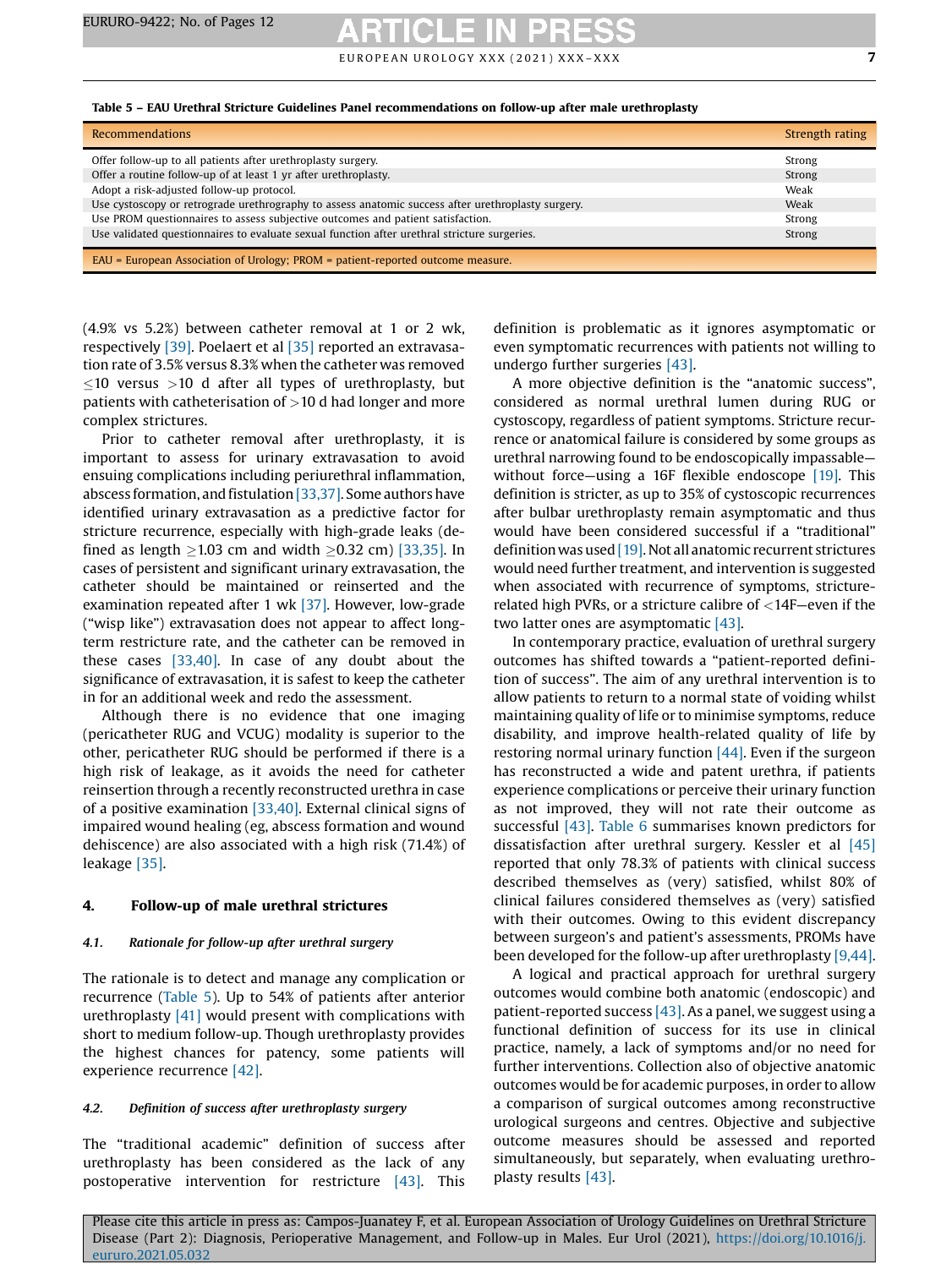

### Fig. 3 – Follow-up after urethroplasty.

BXO = balanitis xerotica obliterans; LS = lichen sclerosus; PROM = patient-reported outcome measure; Q<sub>max</sub> = maximum flow rate; RUG = retrograde urethrography; VCUG = voiding cystourethrography.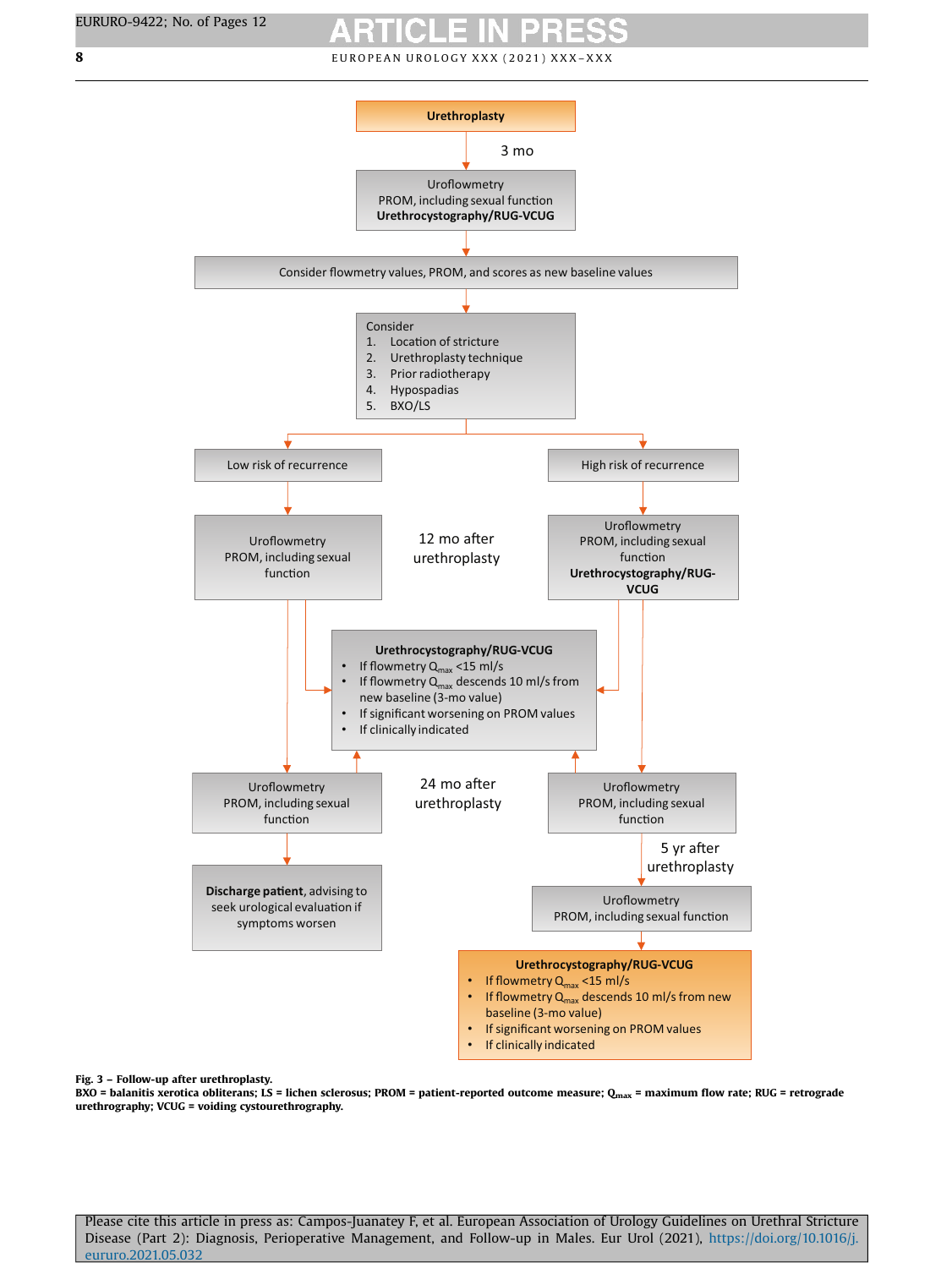### <span id="page-8-0"></span>Table 6 – Predictors of patient dissatisfaction after urethral surgery

| Predictor/symptoms                  | Measure of effect        |
|-------------------------------------|--------------------------|
| Weak/very weak urinary stream [45]  | NR.                      |
| Penile curvature [45]               | <b>NR</b>                |
| Penile shortening [45]              | <b>NR</b>                |
| Worsening of erectile function [45] | <b>NR</b>                |
| Impairment of sexual life [45]      | NR.                      |
| Sexual activity alteration [61]     | $OR4.36(1.54 - 12.37)$ * |
| Erection confidence (SHIM) [61]     | OR1.53(1.12-2.07)*       |
| Inability to ejaculate (MSHQ) [61]  | $OR1.52(1.15 - 2.01)^*$  |
| Urethral pain [61]                  | OR1.71(1.05-2.77)*       |
| Bladder pain [61]                   | OR2.74 $(1.12 - 6.69)$ * |
| Urinary strain (CLSS) [61]          | $OR3.23(1.74-6.01)$ *    |
| Hesitancy (IPSS) [61]               | OR2.01(1.29-3.13)*       |
| Voiding quality of life (IPSS) [61] | $OR1.96(1.42 - 2.72)$ *  |
| Penile shortening [55]              | OR2.26(1.39-3.69) **     |
| Chordee [55]                        | $2.26(1.44 - 4.19)$ **   |

CLSS = Core Lower Urinary Tract Symptom Score; IPSS = International Prostate Symptoms Score; MSHQ = Male Sexual Health Questionnaire; NR = not reported, but statistically significant; SHIM = Sexual Health Inventory for Men.  $p < 0.05$ .

 $p < 0.001$ .

### 5. Follow-up tools

### 5.1. Diagnostic tools

### 5.1.1. Calibration

The difference between calibration and urethral dilation is usually subjective as soft strictures may be dilated during calibration [\[46\].](#page-11-0) Therefore, urethral calibration should be used with caution for follow-up after urethroplasty.

### 5.1.2. Urethrocystoscopy

Flexible urethrocystoscopy has been considered the most useful tool to confirm the presence or absence of a recurrent stricture [\[47,48\]](#page-11-0). In addition, it could be a measure to calibrate the lumen, bearing in mind the most commonly used endoscopes: 15.7F (5 mm diameter) or 17.3F (5.5 mm diameter) [\[48\].](#page-11-0) Urethrocystoscopy allows differentiation of recurrences as diaphragm/cross-bridging, which responds to single simple interventions or significant urethral restricture that requires repeated interventions or redo reconstructive surgery [\[49\]](#page-11-0). Endoscopic assessment at 3 mo after anterior urethroplasty can predict the risk for further reintervention at 1 yr  $[47]$ . The main problem with using urethrocystoscopy for routine follow-up is the low compliance of patients—only 54% underwent endoscopy at 1 yr after urethroplasty [\[19\].](#page-10-0)

### 5.1.3. RUG and VCUG

RUG combined with VCUG are commonly used to confirm suspected recurrence [\[50\]](#page-11-0) or as part of a routine protocol to assess postoperative urethral patency [\[51\].](#page-11-0)

### 5.1.4. Urethral ultrasound—SUG

The use of SUG as a follow-up tool is not very common. It would be a reliable tool for diagnostic recurrent strictures [\[50\]](#page-11-0).

### 5.2. Screening tools

These tools are used to assess whether there is suspicion of stricture recurrence and need for subsequent diagnostic evaluation (see section [1\)](#page-1-0).

### 5.2.1. Flow-rate analysis

Evaluating the  $Q_{\text{max}}$  is the commonest follow-up tool. Different cut-off points from  $Q_{\text{max}}$  15 or 12 ml/s were suggested to consider the intervention as failure or to trigger confirmatory test for recurrence. There is no clear threshold, and 19% of patients with  $Q_{\text{max}} < 14$  ml/s would still have a patent urethra, allowing passage of a 15F cystoscope [\[52\]](#page-11-0). A comparison of both pre- and postoperative  $Q_{\text{max}}$  levels was suggested, and a difference in  $Q_{\text{max}}$  of  $\leq$ 10 ml/s is found to be a reliable screen tool for recurrence—sensitivity 92% and specificity 78% [\[51\].](#page-11-0) Unfortunately, this improvement after urethroplasty is significantly different between age groups [\[53\].](#page-11-0) Another parameter to consider is the shape of the voiding curve, recording it as flat (obstructed) or bell shaped [\[54\]](#page-11-0). An obstructive voiding curve demonstrated 93% sensitivity to predict recurrent strictures, whilst a combination of urinary symptoms and obstructive voiding curve achieved 99% sensitivity and 99% negative predictive value [\[54\]](#page-11-0).

### 5.2.2. PVR ultrasound measure

PVR ultrasound measure is significantly increased in patients with recurrent strictures compared with those without recurrences [\[50\],](#page-11-0) but currently there is no literature support for its solo use to assess urethral stricture recurrence.

### 5.2.3. Symptoms questionnaires

The International Prostate Symptoms Score (IPSS) showed significant improvement after successful urethroplasty and inverse significant correlation with  $Q_{\text{max}}$  [\[55\]](#page-11-0). The mean improvement of IPSS is around –11 points (range –19 to  $-5$ ) [\[53\].](#page-11-0) A combination of IPSS and Q<sub>max</sub> analysis was suggested to diagnose recurrences. The use of an IPSS cutoff of 10 points associated with  $Q_{\text{max}} > 15$  ml/s would prevent further invasive studies in 34% of patients, whilst only 4.3% of strictures <14 F would have been missed. The use of an IPSS cut-off of 15 points associated with  $Q_{\text{max}}$ >15 ml/s would prevent further invasive studies in 37% of cases, whilst 6% of strictures <14 F would have been missed [\[56\].](#page-11-0)

### 5.2.4. Quality of life assessment using disease-specific questionnaires

The USS-PROM [\[9,44\]](#page-10-0) has been found to be useful for assessing outcomes in anterior urethroplasty patients [\[44\]](#page-11-0). PROM questionnaires should be implemented in each visit, as they are likely to improve, to check for functional success. Sexual function including erectile and ejaculatory functions should be evaluated by validated tools if not assessed in a condition-specific PROM.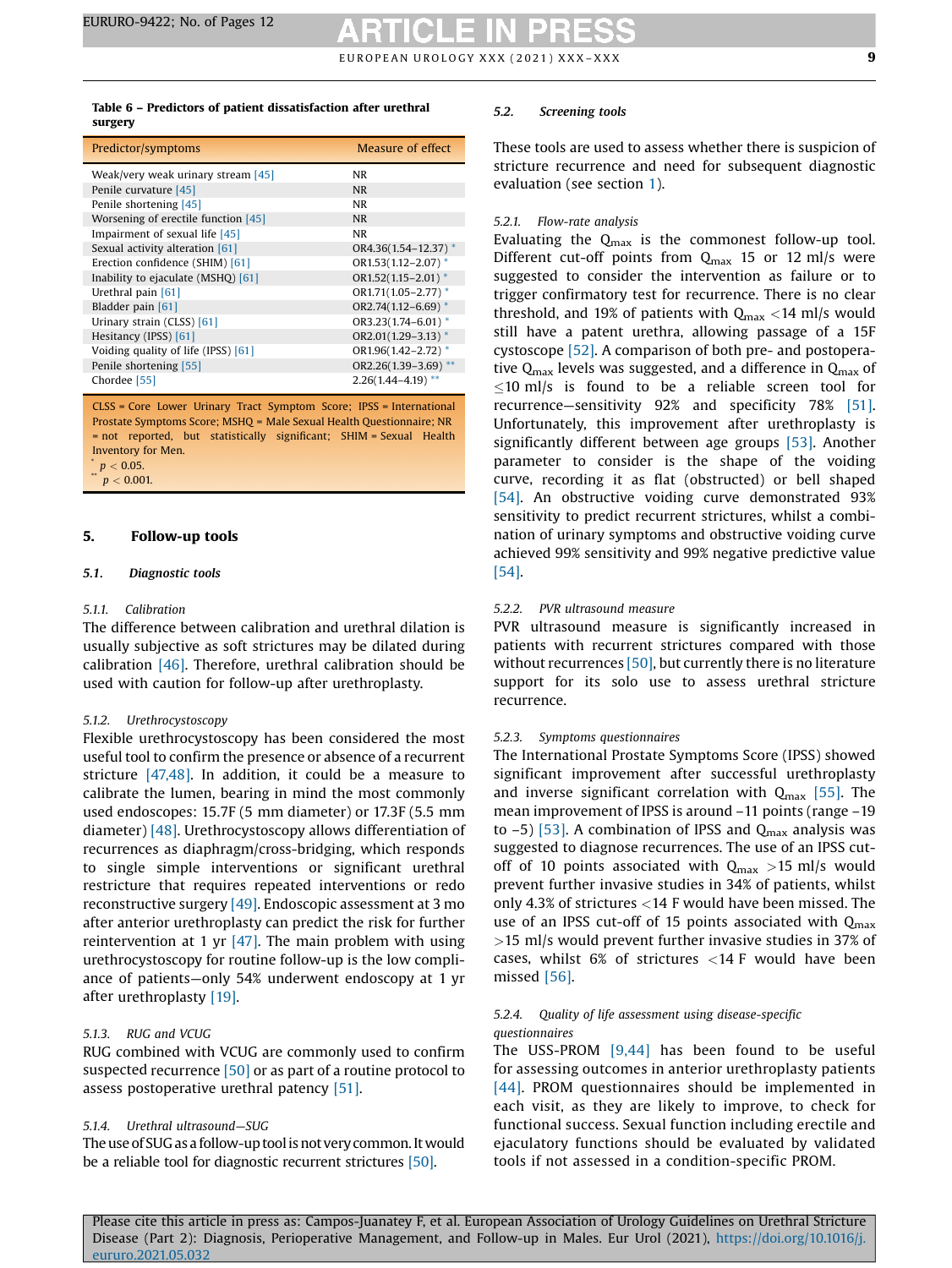### <span id="page-9-0"></span>6. Ideal interval and length of follow-up

The optimal follow-up strategy must allow for an objective determination of anatomic and functional outcomes to assess surgical success, whilst avoiding excessive invasive testing that leads to unnecessary cost, discomfort, anxiety, and risk [\[43\].](#page-11-0)

After anterior urethroplasty, 21% of recurrences are clinically evident, and cystoscopically confirmed, after 3 mo [\[57\]](#page-11-0) and 96% after 1 yr [\[49\].](#page-11-0) Of bulbar stricture recurrences, 23% would be detected during the 2nd year of follow-up and the percentage of recurrences would decrease thereafter [\[42\].](#page-10-0)

Early recurrences are more frequent in patients with LS/balanitis xerotica obliterans (BXO) and older age, in longer strictures and when skin grafts were used [\[57\]](#page-11-0). Late recurrences (>5 yr after urethroplasty) could be observed in up to 15% of cases [\[42,52\]](#page-10-0). These appear mainly after substitution urethroplasties, especially the ones using skin as graft. Certainly, patients should be instructed to seek urological evaluation if they experience late recurrence symptoms [\[58\].](#page-11-0) Long-term follow-up could be offered in academic institutions, to provide detailed information of outcomes in particular contexts [\(Fig.](#page-5-0) 2-3).

### 7. Risk-stratified proposals

As the risk of recurrence and side effects are related to the type of stricture and urethroplasty, a different follow-up schedule was proposed based upon risk stratification. This was shown to be cost effective, potentially saving up to 85% of costs at 5 yr [\[59\].](#page-11-0) If evidence of good anatomical outcome is obtained using cystourethroscopy or RUG/VCUG at 3–6 mo postoperatively, flowmetry and questionnaires should be considered as the new baseline. Thereafter, follow-up could be performed safely with noninvasive tests. Any significant decline (25–30%) in  $Q_{\text{max}}$  or  $Q_{\text{max}}$  –  $Q_{\text{ave}}$  should be investigated further with cystourethroscopy, even in patients who are symptom free [\[43,60\]](#page-11-0). Routine cystourethroscopy at 12–15 mo should be performed at the surgeon's discretion, based on the presence of any the following three factors: higher-risk patients, evidence of partial narrowing at 3-mo assessment, and low-volume surgeons [\[43\]](#page-11-0).

Author contributions: Felix Campos-Juanatey had full access to all the data in the study and takes responsibility for the integrity of the data and the accuracy of the data analysis.

Study concept and design: Campos-Juanatey, Osman, Greenwell, Martins, Riechardt, Waterloos, Barratt, Chan, Esperto, Ploumidis, Verla, Dimitropoulos, Lumen.

Acquisition of data: Lumen, Campos-Juanatey, Greenwell, Martins, Osman, Riechardt, Waterloos, Barratt, Chan, Esperto, Ploumidis, Verla, Dimitropoulos.

Analysis and interpretation of data: Lumen, Campos-Juanatey, Greenwell, Martins, Osman, Riechardt, Waterloos, Barratt, Chan, Esperto, Ploumidis, Verla, Dimitropoulos.

Drafting of the manuscript: Campos-Juanatey, Osman, Greenwell, Martins, Riechardt, Waterloos, Barratt, Chan, Esperto, Ploumidis, Verla, Dimitropoulos, Lumen.

Critical revision of the manuscript for important intellectual content: Campos-Juanatey, Osman, Greenwell, Martins, Riechardt, Waterloos, Barratt, Chan, Esperto, Ploumidis, Verla, Dimitropoulos, Lumen.

Statistical analysis: None.

Obtaining funding: None.

Administrative, technical, or material support: Lumen, Campos-Juanatey, Osman, Greenwell. Supervision: Lumen.

Other: None.

Financial disclosures: Felix Campos-Juanatey certifies that all conflicts of interest, including specific financial interests and relationships and affiliations relevant to the subject matter or materials discussed in the manuscript (eg, employment/affiliation, grants or funding, consultancies, honoraria, stock ownership or options, expert testimony, royalties, or patents filed, received, or pending), are the following: Nicolaas Lumen: grants/research supports from Bayer Sa Nv., Bayer, and Janssen; company speaker honorarium from Bayer and Janssen; trial participation at Janssen (Galamad), Roche (Ipatential), Pfizer Belgium, and AstraZeneca N.V. Felix Junatey-Campos: company consultant for Boston Scientific; company speaker honorarium from ROVI; fellowship and travel grants from Rubio, SOBI, Janssen, and Almirall S.A. Tamsin Greenwell: participation in a company-sponsored speaker's bureau of Allergan; fellowship and travel grants from SPE Pharma, Astellas, and Medtronic; company speaker honorarium from Genesis Medical, Allergan, Astellas, and Colplast; trial participation at Medtronic and Axonics; fellowship and travel grants from Astellas; grants/research supports from Contura; educational meeting sponsorship towards the costs of the annual UCLH Basics and Advanced Urodynamics Courses from Laborie; sponsorship of surgical education from Boston Scientific and Medtronic; education meeting sponsorship towards the running costs of the annual Female Urology and Urogynaecology Masterclass at UCLH from Boston Scientific, Allergan, Medtronic, Axonics, Contura, Laborie, Ferring, Pierre Fabre, Vesica Urology, and Aspire Pharma; educational meeting sponsorship for annual National Service Optimisation Masterclasss in Botulinum Toxin from Allergan and Laborie; other: immediate past chair BAUS FNUU Committee—demit 31/12/18, role in guiding BAUS policy on Functional, Neuro-Urology and Urodynamics and developing and organising FNUU offer at BAUS annual meeting; member of the editorial board of the Journal of Clinical Urology responsibility for CPD commission. Nadir I. Osman: honoraria or consultation fees from Astellas. Francesco Esperto: financial/other: Database Manager at Biohealth Italia. Achilles Ploumidis: director or employee at Athens Private Practice of robotics & endoscopic urology P.C.; company speaker honorarium from ESU, OLV Robotic Surgical Institute, and EUREP; fellowship and travel grants from Astellas and EAU/AUA exchange program; member of Hellenic Society of Reproductive Medicine (www.eeai.gr). Konstantinos Dimitropoulos, Francisco Martins, Silke Riechardt, Marjan Waterloos, Rachel Barratt, and Wesley Verla: no conflict of interest.

Funding/Support and role of the sponsor: None.

### References

- [1] Rourke K, Hickle J. The clinical spectrum of the [presenting](http://refhub.elsevier.com/S0302-2838(21)01801-7/sbref0005) signs and [symptoms](http://refhub.elsevier.com/S0302-2838(21)01801-7/sbref0005) of anterior urethral stricture: detailed analysis of a single institutional cohort. Urology [2012;79:1163](http://refhub.elsevier.com/S0302-2838(21)01801-7/sbref0005)–7.
- [2] Nuss GR, Granieri MA, Zhao LC, Thum DJ, Gonzalez CM. [Presenting](http://refhub.elsevier.com/S0302-2838(21)01801-7/sbref0010) [symptoms](http://refhub.elsevier.com/S0302-2838(21)01801-7/sbref0010) of anterior urethral stricture disease: a disease specific,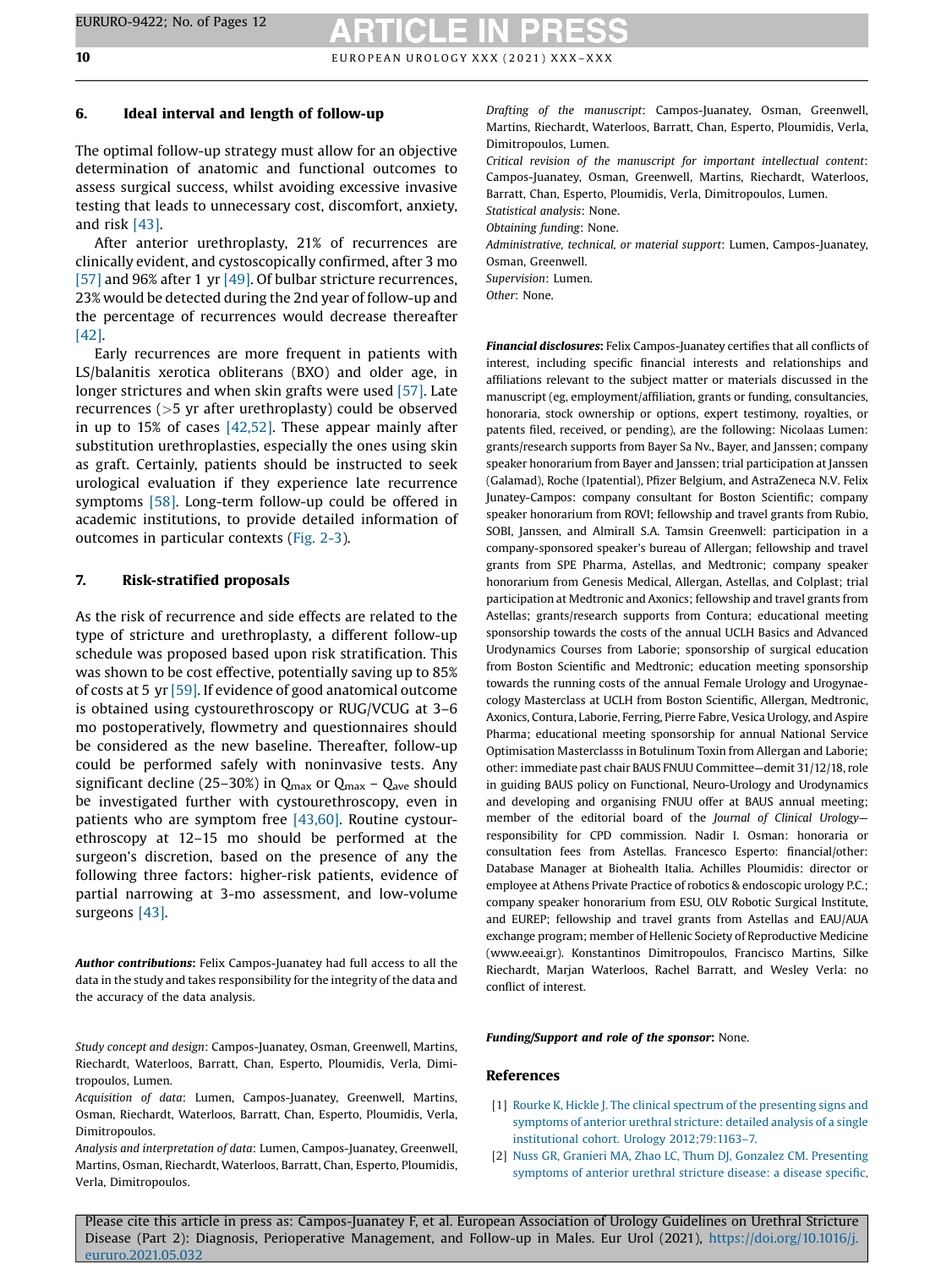<span id="page-10-0"></span>patient reported [questionnaire](http://refhub.elsevier.com/S0302-2838(21)01801-7/sbref0010) to measure outcomes. J Urol [2012;187:559](http://refhub.elsevier.com/S0302-2838(21)01801-7/sbref0010)–62.

- [3] Cotter KJ, Flynn KJ, Hahn AE, et al. Prevalence of [post-micturition](http://refhub.elsevier.com/S0302-2838(21)01801-7/sbref0015) incontinence before and after anterior [urethroplasty.](http://refhub.elsevier.com/S0302-2838(21)01801-7/sbref0015) J Urol [2018;200:843](http://refhub.elsevier.com/S0302-2838(21)01801-7/sbref0015)–7.
- [4] [Bertrand](http://refhub.elsevier.com/S0302-2838(21)01801-7/sbref0020) LA, Warren GJ, Voelzke BB, et al. Lower urinary tract pain and anterior urethral stricture disease: [prevalence](http://refhub.elsevier.com/S0302-2838(21)01801-7/sbref0020) and effects of urethral [reconstruction.](http://refhub.elsevier.com/S0302-2838(21)01801-7/sbref0020) J Urol 2015;193:184–9.
- [5] Mondal S, [Bandyopadhyay](http://refhub.elsevier.com/S0302-2838(21)01801-7/sbref0025) A, Mandal MM, Pal DK. Erectile dysfunction in anterior urethral strictures after [urethroplasty](http://refhub.elsevier.com/S0302-2838(21)01801-7/sbref0025) with reference to vascular [parameters.](http://refhub.elsevier.com/S0302-2838(21)01801-7/sbref0025) Med J Armed Forces India [2016;72:344](http://refhub.elsevier.com/S0302-2838(21)01801-7/sbref0025)–9.
- [6] Kaluzny A, Gibas A, [Matuszewski](http://refhub.elsevier.com/S0302-2838(21)01801-7/sbref0030) M. Ejaculatory disorders in men with urethral stricture and impact of [urethroplasty](http://refhub.elsevier.com/S0302-2838(21)01801-7/sbref0030) on the ejacula-tory function: a systematic review. J Sex Med [2018;15:974](http://refhub.elsevier.com/S0302-2838(21)01801-7/sbref0030)-81.
- [7] Potts BA, Belsante MJ, Peterson AC. [Intraurethral](http://refhub.elsevier.com/S0302-2838(21)01801-7/sbref0035) steroids are a safe and effective [treatment](http://refhub.elsevier.com/S0302-2838(21)01801-7/sbref0035) for stricture disease in patients with biopsy proven lichen sclerosus. J Urol [2016;195:1790](http://refhub.elsevier.com/S0302-2838(21)01801-7/sbref0035)–6.
- [8] Anderson KM, Higuchi TT, Flynn BJ. [Management](http://refhub.elsevier.com/S0302-2838(21)01801-7/sbref0040) of the devastated posterior urethra and bladder neck: refractory [incontinence](http://refhub.elsevier.com/S0302-2838(21)01801-7/sbref0040) and stenosis. Transl Androl Urol [2015;4:60](http://refhub.elsevier.com/S0302-2838(21)01801-7/sbref0040)–5.
- [9] Jackson MJ, Sciberras J, Mangera A, et al. Defining a [patient-reported](http://refhub.elsevier.com/S0302-2838(21)01801-7/sbref0045) [outcome](http://refhub.elsevier.com/S0302-2838(21)01801-7/sbref0045) measure for urethral stricture surgery. Eur Urol [2011;60:60](http://refhub.elsevier.com/S0302-2838(21)01801-7/sbref0045)–8.
- [10] Bonkat Gea. Urological [infections.](http://refhub.elsevier.com/S0302-2838(21)01801-7/sbref0050) In: Office EG, editor. EAU guidelines. Arnhem, The [Netherlands:](http://refhub.elsevier.com/S0302-2838(21)01801-7/sbref0050) European Association of Urology; [2021.](http://refhub.elsevier.com/S0302-2838(21)01801-7/sbref0050)
- [11] Lambert E, Denys MA, Poelaert F, Everaert K, Lumen N. [Validated](http://refhub.elsevier.com/S0302-2838(21)01801-7/sbref0055) urofl[owmetry-based](http://refhub.elsevier.com/S0302-2838(21)01801-7/sbref0055) predictive model for the primary diagnosis of urethral stricture disease in men. Int J Urol [2018;25:792](http://refhub.elsevier.com/S0302-2838(21)01801-7/sbref0055)–8.
- [12] Bishara S, Foley C, Peters J, Philp T, Malone-Lee J. Can [urodynamics](http://refhub.elsevier.com/S0302-2838(21)01801-7/sbref0060) [distinguish](http://refhub.elsevier.com/S0302-2838(21)01801-7/sbref0060) between urethral strictures and Benign Prostatic Hyperplasia (BPH)? J Clin Urol [2015;8:274](http://refhub.elsevier.com/S0302-2838(21)01801-7/sbref0060)–8.
- [13] Mahmud SM, El KS, Rana AM, Zaidi Z. Is ascending [urethrogram](http://refhub.elsevier.com/S0302-2838(21)01801-7/sbref0065) [mandatory](http://refhub.elsevier.com/S0302-2838(21)01801-7/sbref0065) for all urethral strictures? JPMA J Pak Med Assoc [2008;58:429](http://refhub.elsevier.com/S0302-2838(21)01801-7/sbref0065)–31.
- [14] Kalabhavi S, Jayaram S, Nagaraja NH, et al. Role of [sonourethrogram](http://refhub.elsevier.com/S0302-2838(21)01801-7/sbref0070) in evaluation of anterior urethral stricture and its [correlation](http://refhub.elsevier.com/S0302-2838(21)01801-7/sbref0070) with retrograde urethrogram and [intraoperative](http://refhub.elsevier.com/S0302-2838(21)01801-7/sbref0070) findings–a prospective study. J Clin Diagn Res [2018;12:PC01](http://refhub.elsevier.com/S0302-2838(21)01801-7/sbref0070)–4.
- [15] Goel A, Gupta A, Dalela D. Antegrade [urethrogram:](http://refhub.elsevier.com/S0302-2838(21)01801-7/sbref0075) a technique to visualize the [proximal](http://refhub.elsevier.com/S0302-2838(21)01801-7/sbref0075) bulbous urethral segment in anterior urethral stricture. Indian J Urol [2009;25:415](http://refhub.elsevier.com/S0302-2838(21)01801-7/sbref0075)–6.
- [16] [Kathpalia](http://refhub.elsevier.com/S0302-2838(21)01801-7/sbref0080) R, Dalela D, Goel A, et al. Effect of phallic stretch on length of bulbous urethral stricture during retrograde [urethrography.](http://refhub.elsevier.com/S0302-2838(21)01801-7/sbref0080) Urol Int [2014;93:63](http://refhub.elsevier.com/S0302-2838(21)01801-7/sbref0080)–6.
- [17] Buckley JC, Wu AK, McAninch JW. Impact of urethral [ultrasonogra](http://refhub.elsevier.com/S0302-2838(21)01801-7/sbref0085)phy on [decision-making](http://refhub.elsevier.com/S0302-2838(21)01801-7/sbref0085) in anterior urethroplasty. BJU Int [2012;109:438](http://refhub.elsevier.com/S0302-2838(21)01801-7/sbref0085)–42.
- [18] [Berná-Mestre](http://refhub.elsevier.com/S0302-2838(21)01801-7/sbref0090) JD, Balmaceda T, Martínez D, et al. Optimisation of sonourethrography: the clamp method. Eur Radiol 2018;28:1961-8.
- [19] Erickson BA, Elliott SP, Voelzke BB, et al. [Multi-institutional](http://refhub.elsevier.com/S0302-2838(21)01801-7/sbref0095) 1-year bulbar [urethroplasty](http://refhub.elsevier.com/S0302-2838(21)01801-7/sbref0095) outcomes using a standardized prospective cystoscopic follow-up protocol. Urology [2014;84:213](http://refhub.elsevier.com/S0302-2838(21)01801-7/sbref0095)–6.
- [20] [Shahrour](http://refhub.elsevier.com/S0302-2838(21)01801-7/sbref0100) W, Joshi P, Hunter CB, et al. The benefits of using a small caliber ureteroscope in evaluation and [management](http://refhub.elsevier.com/S0302-2838(21)01801-7/sbref0100) of urethral stricture. Adv Urol [2018;2018:9137892](http://refhub.elsevier.com/S0302-2838(21)01801-7/sbref0100).
- [21] Li X, Sa YL, Xu YM, Fu Q, Zhang J. Flexible [cystoscope](http://refhub.elsevier.com/S0302-2838(21)01801-7/sbref0105) for evaluating pelvic fracture urethral distraction defects. Urol Int [2012;89:402](http://refhub.elsevier.com/S0302-2838(21)01801-7/sbref0105)–7.
- [22] Bryk DJ, Khurana K, Yamaguchi Y, [Kozirovsky](http://refhub.elsevier.com/S0302-2838(21)01801-7/sbref0110) M, Telegrafi S, Zhao LC. Outpatient ultrasound [urethrogram](http://refhub.elsevier.com/S0302-2838(21)01801-7/sbref0110) for assessment of anterior urethral stricture: early experience. Urology [2016;93:203](http://refhub.elsevier.com/S0302-2838(21)01801-7/sbref0110)–7.
- [23] Ravikumar BR, Tejus C, Madappa KM, Prashant D, [Dhayanand](http://refhub.elsevier.com/S0302-2838(21)01801-7/sbref0115) GS. A comparative study of ascending urethrogram and [sono-urethro-](http://refhub.elsevier.com/S0302-2838(21)01801-7/sbref0115)

gram in the [evaluation](http://refhub.elsevier.com/S0302-2838(21)01801-7/sbref0115) of stricture urethra. Int Braz J Urol [2015;41:388](http://refhub.elsevier.com/S0302-2838(21)01801-7/sbref0115)–92.

- [24] Murugesan V, [Balasubramanian](http://refhub.elsevier.com/S0302-2838(21)01801-7/sbref0120) P. Role of magnetic resonance [urethrography](http://refhub.elsevier.com/S0302-2838(21)01801-7/sbref0120) in evaluation of male urethral stricture against conventional retrograde [urethrography.](http://refhub.elsevier.com/S0302-2838(21)01801-7/sbref0120) J Clin Diagn Res 2018;12: [TC07](http://refhub.elsevier.com/S0302-2838(21)01801-7/sbref0120)–11.
- [25] El-Ghar MA, Osman Y, Elbaz E, Refiae H, El-Diasty T. MR [urethrogram](http://refhub.elsevier.com/S0302-2838(21)01801-7/sbref0125) versus combined retrograde urethrogram and [sonourethrography](http://refhub.elsevier.com/S0302-2838(21)01801-7/sbref0125) in diagnosis of urethral stricture. Eur J Radiol [2010;74:e193](http://refhub.elsevier.com/S0302-2838(21)01801-7/sbref0125)–8.
- [26] Oh MM, Jin MH, Sung DJ, Yoon DK, Kim JJ, Moon du G. [Magnetic](http://refhub.elsevier.com/S0302-2838(21)01801-7/sbref0130) resonance [urethrography](http://refhub.elsevier.com/S0302-2838(21)01801-7/sbref0130) to assess obliterative posterior urethral stricture: comparison to conventional retrograde [urethrography](http://refhub.elsevier.com/S0302-2838(21)01801-7/sbref0130) with voiding [cystourethrography.](http://refhub.elsevier.com/S0302-2838(21)01801-7/sbref0130) J Urol 2010;183:603-7.
- [27] Horiguchi A, Edo H, Soga S, et al. [Pubourethral](http://refhub.elsevier.com/S0302-2838(21)01801-7/sbref0135) stump angle measured on [preoperative](http://refhub.elsevier.com/S0302-2838(21)01801-7/sbref0135) magnetic resonance imaging predicts ure[throplasty](http://refhub.elsevier.com/S0302-2838(21)01801-7/sbref0135) type for pelvic fracture urethral injury repair. Urology [2018;112:198](http://refhub.elsevier.com/S0302-2838(21)01801-7/sbref0135)–204.
- [28] Latini JM, McAninch JW, Brandes SB, Chung JY, [Rosenstein](http://refhub.elsevier.com/S0302-2838(21)01801-7/sbref0140) D. SIU/ ICUD consultation on urethral strictures: [epidemiology,](http://refhub.elsevier.com/S0302-2838(21)01801-7/sbref0140) etiology, anatomy, and [nomenclature](http://refhub.elsevier.com/S0302-2838(21)01801-7/sbref0140) of urethral stenoses, strictures, and pelvic fracture urethral disruption injuries. Urology [2014;83:S1](http://refhub.elsevier.com/S0302-2838(21)01801-7/sbref0140)–7.
- [29] Purohit RS, Golan R, Copeli F, et al. Natural history of [low-stage](http://refhub.elsevier.com/S0302-2838(21)01801-7/sbref0145) urethral strictures. Urology [2017;108:180](http://refhub.elsevier.com/S0302-2838(21)01801-7/sbref0145)–3.
- [30] Terlecki RP, Steele MC, Valadez C, Morey AF. [Urethral](http://refhub.elsevier.com/S0302-2838(21)01801-7/sbref0150) rest: role and rationale in preparation for anterior [urethroplasty.](http://refhub.elsevier.com/S0302-2838(21)01801-7/sbref0150) Urology [2011;77:1477](http://refhub.elsevier.com/S0302-2838(21)01801-7/sbref0150)–81.
- [31] McDonald ML, Buckley J. [Antimicrobial](http://refhub.elsevier.com/S0302-2838(21)01801-7/sbref0155) practice patterns for urethroplasty: opportunity for improved [stewardship.](http://refhub.elsevier.com/S0302-2838(21)01801-7/sbref0155) Urology [2016;94:237](http://refhub.elsevier.com/S0302-2838(21)01801-7/sbref0155)–45.
- [32] Beckley I, Garthwaite M. [Post-operative](http://refhub.elsevier.com/S0302-2838(21)01801-7/sbref0160) care following primary optical [urethrotomy:](http://refhub.elsevier.com/S0302-2838(21)01801-7/sbref0160) Towards an evidence based approach. Br J Med Surg Urol [2012;6:164](http://refhub.elsevier.com/S0302-2838(21)01801-7/sbref0160)–70.
- [33] Sussman RD, Hill FC, Koch GE, Patel V, [Venkatesan](http://refhub.elsevier.com/S0302-2838(21)01801-7/sbref0165) K. Novel pericatheter retrograde [urethrogram](http://refhub.elsevier.com/S0302-2838(21)01801-7/sbref0165) technique is a viable method for [postoperative](http://refhub.elsevier.com/S0302-2838(21)01801-7/sbref0165) urethroplasty imaging. Int Urol Nephrol [2017;49:2157](http://refhub.elsevier.com/S0302-2838(21)01801-7/sbref0165)–65.
- [34] Erickson BA, Navai N, Patil M, Chang A, Gonzalez CM. A [prospective,](http://refhub.elsevier.com/S0302-2838(21)01801-7/sbref0170) [randomized](http://refhub.elsevier.com/S0302-2838(21)01801-7/sbref0170) trial evaluating the use of hydrogel coated latex versus all silicone urethral catheters after urethral [reconstructive](http://refhub.elsevier.com/S0302-2838(21)01801-7/sbref0170) surgery. J Urol [2008;179:203](http://refhub.elsevier.com/S0302-2838(21)01801-7/sbref0170)–6.
- [35] Poelaert F, [Oosterlinck](http://refhub.elsevier.com/S0302-2838(21)01801-7/sbref0175) W, Spinoit AF, Lumen N. Duration of urethral [catheterization](http://refhub.elsevier.com/S0302-2838(21)01801-7/sbref0175) after urethroplasty: how long is enough? Minerva Urol Nefrol [2017;69:372](http://refhub.elsevier.com/S0302-2838(21)01801-7/sbref0175)–6.
- [36] Yeung LL, Brandes SB. [Urethroplasty](http://refhub.elsevier.com/S0302-2838(21)01801-7/sbref0180) practice and surveillance patterns: a survey of [reconstructive](http://refhub.elsevier.com/S0302-2838(21)01801-7/sbref0180) urologists. Urology 2013;82:471–5.
- [37] Granieri MA, Webster GD, Peterson AC. A critical [evaluation](http://refhub.elsevier.com/S0302-2838(21)01801-7/sbref0185) of the utility of imaging after [urethroplasty](http://refhub.elsevier.com/S0302-2838(21)01801-7/sbref0185) for bulbar urethral stricture disease. Urology [2016;91:203](http://refhub.elsevier.com/S0302-2838(21)01801-7/sbref0185)–7.
- [38] Vetterlein MW, Loewe C, Zumstein V, et al. [Characterization](http://refhub.elsevier.com/S0302-2838(21)01801-7/sbref0190) of a standardized [postoperative](http://refhub.elsevier.com/S0302-2838(21)01801-7/sbref0190) radiographic and functional voiding trial after 1-stage bulbar ventral onlay buccal [mucosal](http://refhub.elsevier.com/S0302-2838(21)01801-7/sbref0190) graft urethroplasty and the impact on stricture [recurrence-free](http://refhub.elsevier.com/S0302-2838(21)01801-7/sbref0190) survival. J Urol [2019;201:563](http://refhub.elsevier.com/S0302-2838(21)01801-7/sbref0190)–72.
- [39] Bansal A, [Sankhwar](http://refhub.elsevier.com/S0302-2838(21)01801-7/sbref0195) S, Gupta A, Singh K, Patodia M, Aeron R. Early removal of urinary catheter after excision and primary [anastomosis](http://refhub.elsevier.com/S0302-2838(21)01801-7/sbref0195) in anterior urethral stricture. Turk J Urol [2016;42:80](http://refhub.elsevier.com/S0302-2838(21)01801-7/sbref0195)–3.
- [40] [Grossgold](http://refhub.elsevier.com/S0302-2838(21)01801-7/sbref0200) ET, Eswara JR, Siegel CL, Vetter J, Brandes SB. Routine urethrography after buccal graft bulbar urethroplasty: the impact of initial urethral leak on surgical success. Urology [2017;104:215](http://refhub.elsevier.com/S0302-2838(21)01801-7/sbref0200)–9.
- [41] Al-Qudah HS, Santucci RA. Extended [complications](http://refhub.elsevier.com/S0302-2838(21)01801-7/sbref0205) of urethroplasty. Int Braz J Urol [2005;31:315](http://refhub.elsevier.com/S0302-2838(21)01801-7/sbref0205)–23, discussion 324–325.
- [42] Barbagli G, Montorsi F, Balo S, et al. [Treatments](http://refhub.elsevier.com/S0302-2838(21)01801-7/sbref0210) of 1242 bulbar urethral strictures: [multivariable](http://refhub.elsevier.com/S0302-2838(21)01801-7/sbref0210) statistical analysis of results. World J Urol [2019;37:1165](http://refhub.elsevier.com/S0302-2838(21)01801-7/sbref0210)–71.